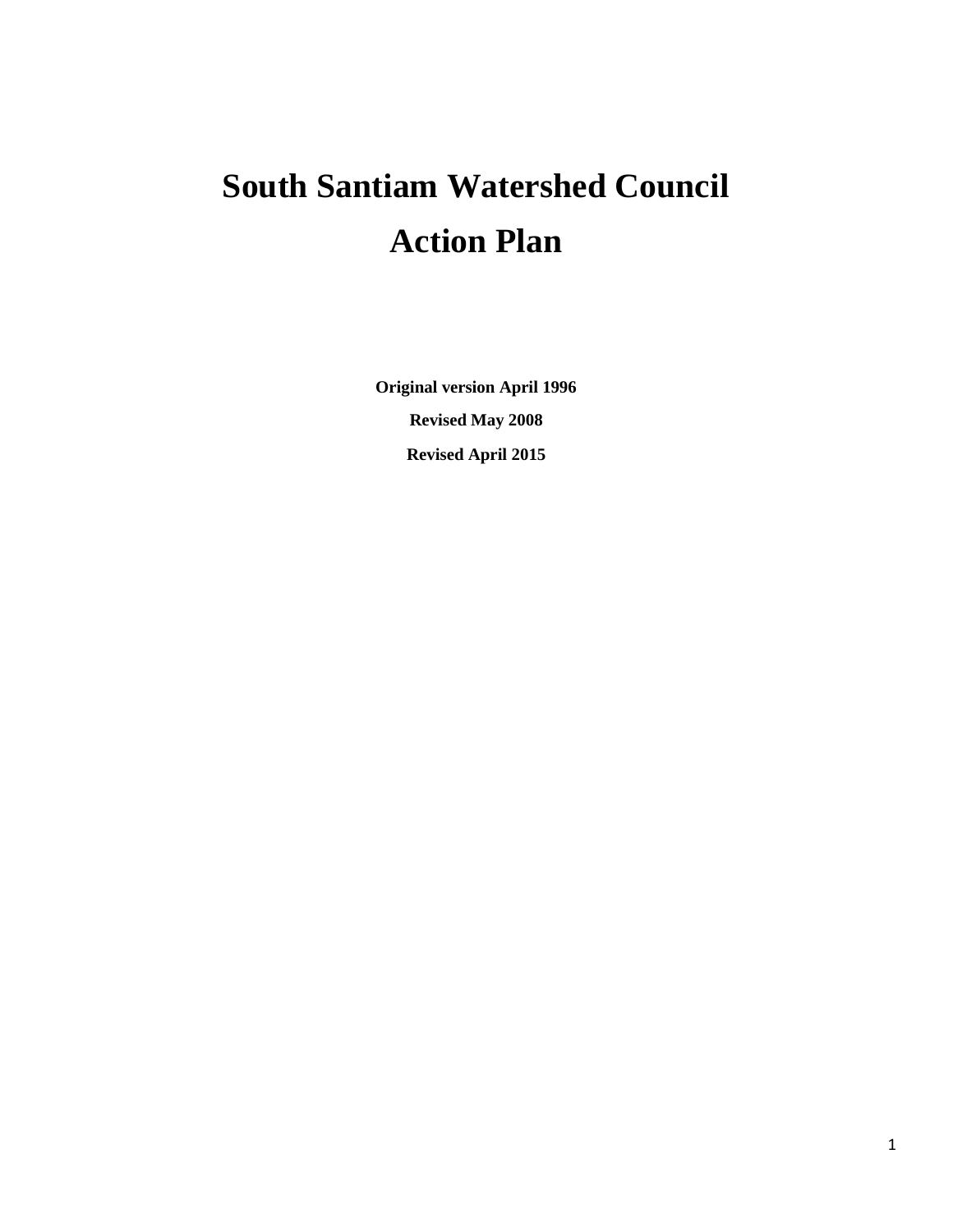| <b>Chapter 1</b> |                  | <b>Introduction</b>                             | p. 4  |
|------------------|------------------|-------------------------------------------------|-------|
|                  | I.<br>Π.<br>III. | Purpose<br>Scope<br><b>Current Conditions</b>   |       |
| <b>Chapter 2</b> |                  | Goals                                           | p. 5  |
|                  |                  | Goal 1: Diversity, Productivity and Opportunity |       |
|                  |                  | Goal 2: Education                               |       |
|                  |                  | Goal 3: Water Quality                           |       |
|                  |                  | Goal 4: Fish and Wildlife Habitat               |       |
|                  |                  | Goal 5: Watershed Assessment                    |       |
|                  |                  | Goal 6: Citizen Involvement                     |       |
|                  |                  | Goal 7: Cooperation and Coordination            |       |
|                  |                  | Goal 8: On the Ground Projects                  |       |
| <b>Chapter 3</b> |                  | <b>Strategies, Actions and Accomplishments</b>  | p. 6  |
|                  |                  | Goal 1: Diversity, Productivity and Opportunity | p. 6  |
|                  |                  | Goal 2: Education                               | p. 7  |
|                  |                  | Goal 3: Water Quality                           | p. 9  |
|                  |                  | Goal 4: Fish and Wildlife Habitat               | p. 11 |
|                  |                  | Goal 5: Watershed Assessment                    | p. 12 |
|                  |                  | Goal 6: Citizen Involvement                     | p. 13 |
|                  |                  | Goal 7: Cooperation and Coordination            | p. 14 |
|                  |                  | Goal 8: On the Ground Projects                  | p. 15 |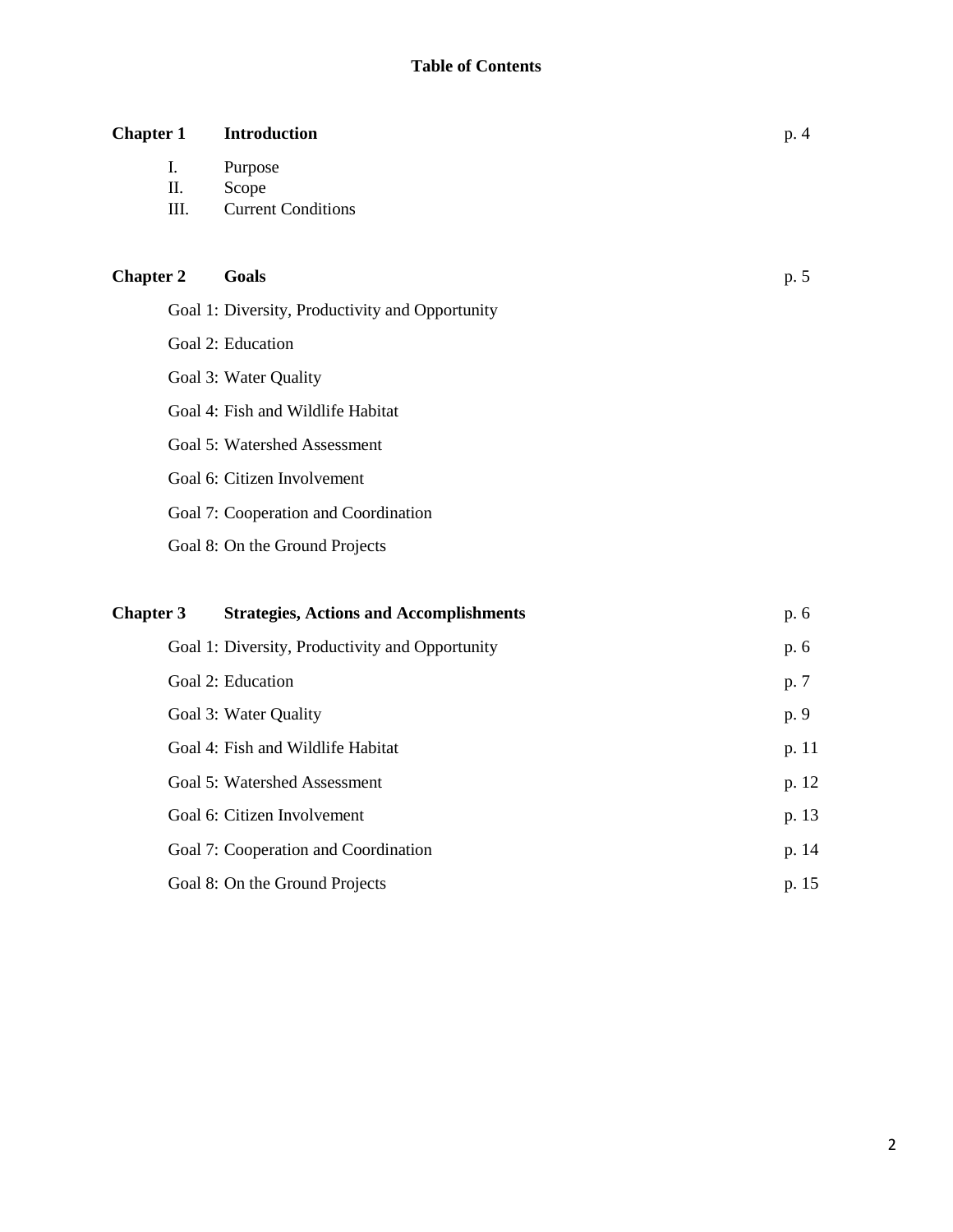## **Glossary**

| <b>BEF</b>     | <b>Bonneville Environmental Foundation</b>    |
|----------------|-----------------------------------------------|
| <b>BLM</b>     | <b>Bureau of Land Management</b>              |
| <b>BPA</b>     | <b>Bonneville Power Administration</b>        |
| <b>EPA</b>     | <b>Environmental Protection Agency</b>        |
| <b>FSA</b>     | Farm Service Area                             |
| <b>SSWC</b>    | South Santiam Watershed Council               |
| <b>SWCD</b>    | Soil and Water Conservation District          |
| <b>NRCS</b>    | <b>Natural Resources Conservation Service</b> |
| <b>MMT</b>     | <b>Meyer Memorial Trust</b>                   |
| ODF            | <b>Oregon Department of Forestry</b>          |
| <b>ODFW</b>    | Oregon Department of Fish and Wildlife        |
| <b>ORDEQ</b>   | Oregon Department of Environmental Quality    |
| <b>OSU</b>     | <b>Oregon State University</b>                |
| <b>OWEB</b>    | Oregon Watershed Enhancement Board            |
| U <sub>O</sub> | University of Oregon                          |
| <b>USACE</b>   | US Army Corps of Engineers                    |
| <b>USFS</b>    | <b>US Forest Service</b>                      |
| <b>USGS</b>    | <b>United States Geologic Survey</b>          |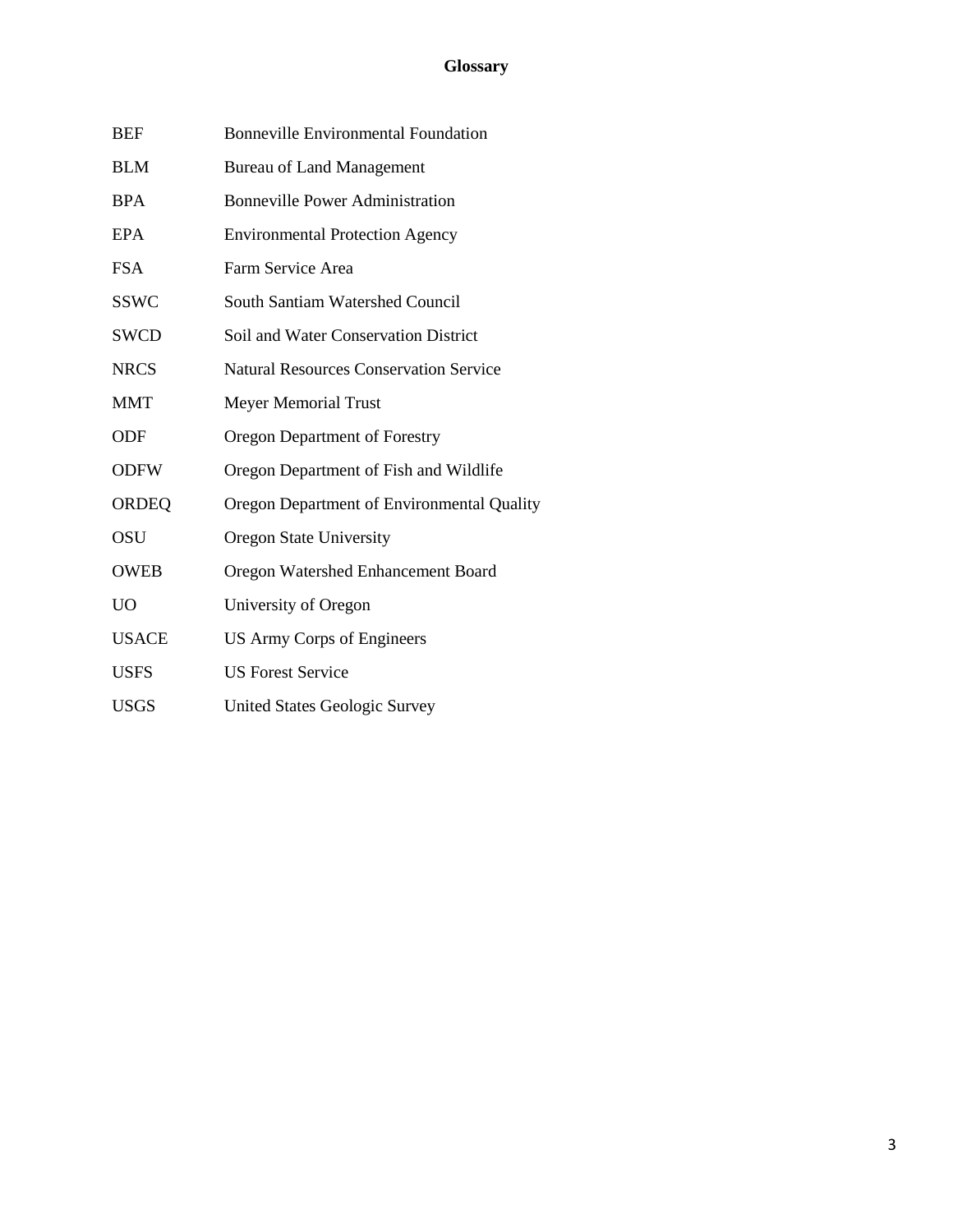# South Santiam Watershed Council Action Plan

Purpose and Goals 1-7 as adopted April 2015

# **Chapter One: Introduction**

#### **I. Purpose**

- 1. Help establish guidelines for the productivity, character, function, and appearance of the South Santiam River.
- 2. Provide a framework for maintaining and enhancing the productivity, resiliency, diversity, and uniqueness of this watershed for its inhabitants.
- 3. Establish guidance for community involvement and for public outreach and education in the South Santiam watershed.
- 4. Provide a basis for assessment, restoration and enhancement activities, which consider the unique nature of the various sub-basins within the watershed.
- 5. The South Santiam Watershed Council will coordinate or assist coordination of habitat management activities in the South Santiam River Watershed.

#### **II. Scope**

The geographic scope of this Action Plan is the entire South Santiam River Watershed from ridgetop to ridgetop, headwaters to mouth. The scope of the issues to consider include all watershed processes and biological components with an emphasis on issues of critical concern. This includes all social, economic, and political realities. This document is intended to be flexible. Changes to the plan should be made when needed by the Watershed Council.

#### **III. Current Conditions**

- 1. An initial watershed assessment was completed in 2000.
- 2. Hamilton and McDowell Creeks
	- a. An assessment of McDowell and Hamilton Creek watersheds was completed in 2010.
	- b. Yearly stream temperature monitoring within McDowell and Hamilton Creek watersheds began in 2010.
	- c. Project effectiveness monitoring occurred in McDowell and Hamilton basins starting 2010.
	- d. A rapid bio-assessment in the McDowell and Hamilton Creek watersheds began in 2014.
- 3. A two year assessment of water quality conditions in Thomas, Crabtree, Hamilton, McDowell and Ames Creek basins was completed in November of 2014.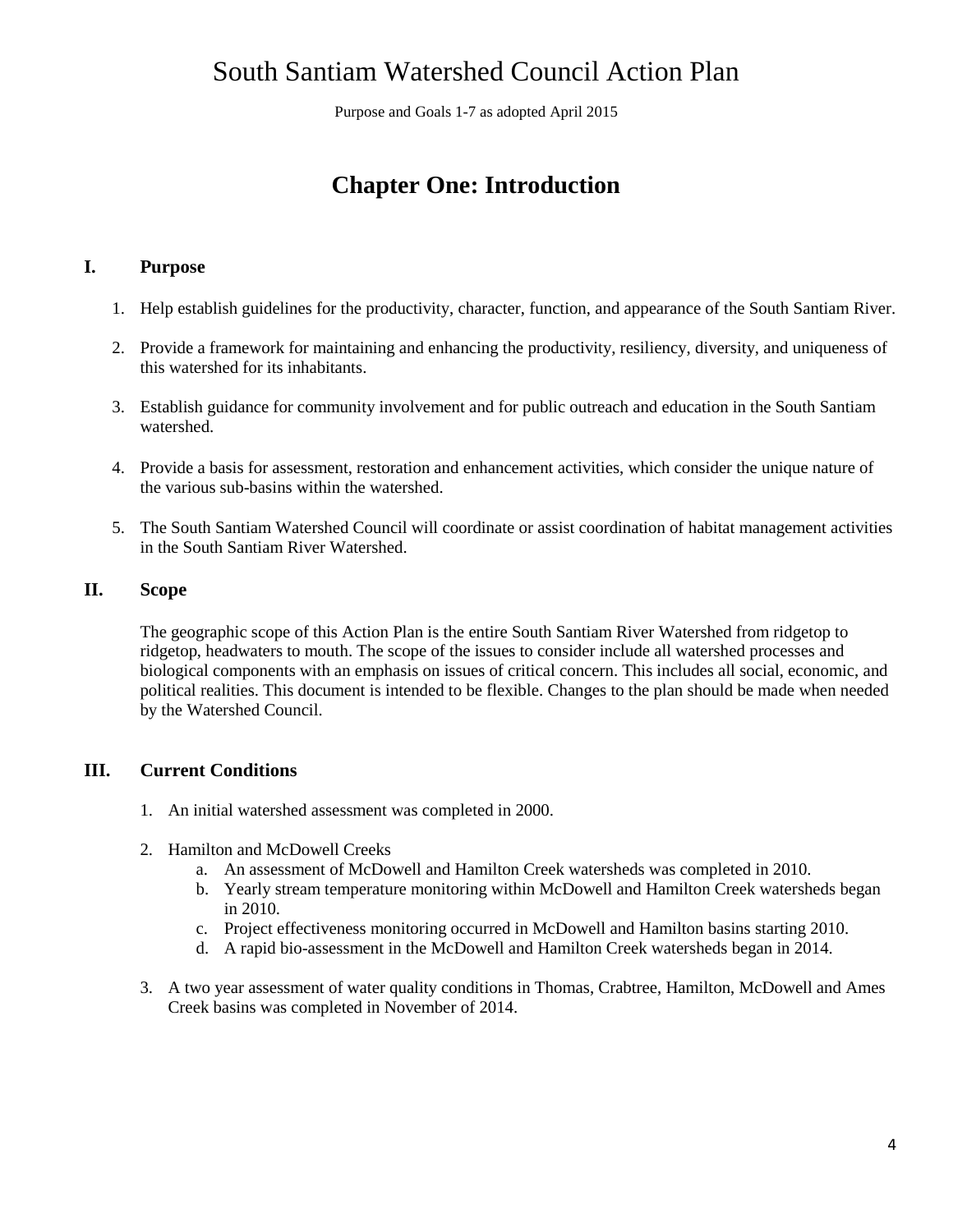# **Chapter Two: Goals**

(Not listed in order of priority)

#### **Goal 1: Productivity and Diversity**

Provide future inhabitants and users a watershed with undiminished diversity, productivity, and opportunity.

#### **Goal 2: Education**

Promote a sense of awareness and understanding among all watershed users and landowners as to how their land management practices and personal actions can positively or adversely impact the South Santiam watershed where they live, work, or play.

#### **Goal 3: Water Quality**

Maintain, enhance, or restore water quality suitable for all beneficial uses in watershed streams.

#### **Goal 4: Fish and Wildlife Habitat**

Maintain, enhance, and restore fish and wildlife habitat throughout the watershed.

#### **Goal 5: Watershed Assessment**

Complete and maintain an assessment of the entire watershed, emphasizing its major components. We recognize the complexity of this task, the need to establish priorities, and the ever-changing nature of the various natural systems that make up the watershed.

#### **Goal 6: Citizen Involvement**

Generate support and enthusiasm for the Council's activities by involving as many citizens as possible to take care of our watershed.

#### **Goal 7: Cooperation and Coordination**

Foster an atmosphere of cooperation and coordination with all landowners, citizens, organizations, and agencies with responsibilities and interests in the watershed.

#### **Goal 8: On-The-Ground Projects**

Implement on-the-ground projects which improve the health of the watershed.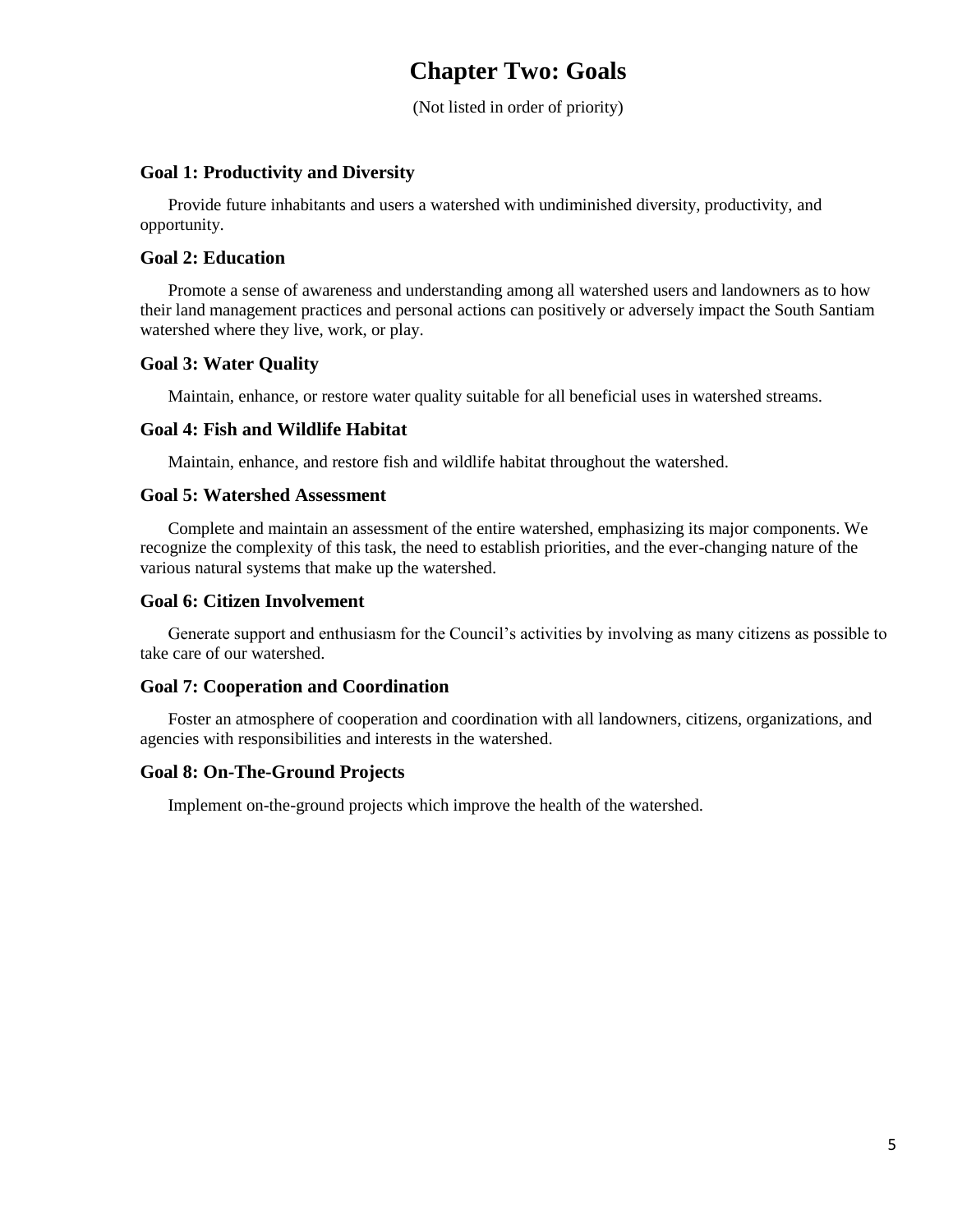# **Chapter Three: Strategies and Actions**

# **Goal 1: Productivity and Diversity**

Provide future inhabitants and users a watershed with undiminished diversity, productivity, and opportunity.

| <b>Strategy</b>                     | <b>Action</b>                                                                                                                                                                                                                                                                                                                                                                                                             | <b>Priority</b> | <b>Status</b> |
|-------------------------------------|---------------------------------------------------------------------------------------------------------------------------------------------------------------------------------------------------------------------------------------------------------------------------------------------------------------------------------------------------------------------------------------------------------------------------|-----------------|---------------|
| Educate<br>landowners               | Conduct landowner outreach                                                                                                                                                                                                                                                                                                                                                                                                | High            | Ongoing       |
| on the functions<br>of native plant | Field assessment/information gathering from land owners                                                                                                                                                                                                                                                                                                                                                                   | Medium          | Ongoing       |
| species<br>and diversity            | Take actions to protect or increase sensitive, threatened, and<br>endangered plant species                                                                                                                                                                                                                                                                                                                                | High            | Ongoing       |
| Restore native plants               | Eliminate or reduce noxious non-native plant species and re-<br>vegetate with native plant species. Target areas include the<br>Model Watersheds (McDowell and Hamilton Creeks),<br>Crabtree Creek, Thomas Creek, other tributaries supporting<br>Endangered Species Act-listed species, and other tributaries<br>identified by the Oregon Department of Environmental Quality as<br>water quality impaired. (See Goal 8) | High            | Ongoing       |
|                                     | Eliminate or reduce noxious non-native plant species and re-<br>vegetate with native plant species in tributaries that do not sup-<br>port ESA-listed species and/or are water quality impaired.                                                                                                                                                                                                                          | Medium          | Ongoing       |
|                                     | For fish and wildlife diversity see Goal 4: Fish and Wildlife Habitat                                                                                                                                                                                                                                                                                                                                                     |                 |               |
|                                     | See Projects Goal 8 for strategies to implement on-the ground projects.                                                                                                                                                                                                                                                                                                                                                   |                 |               |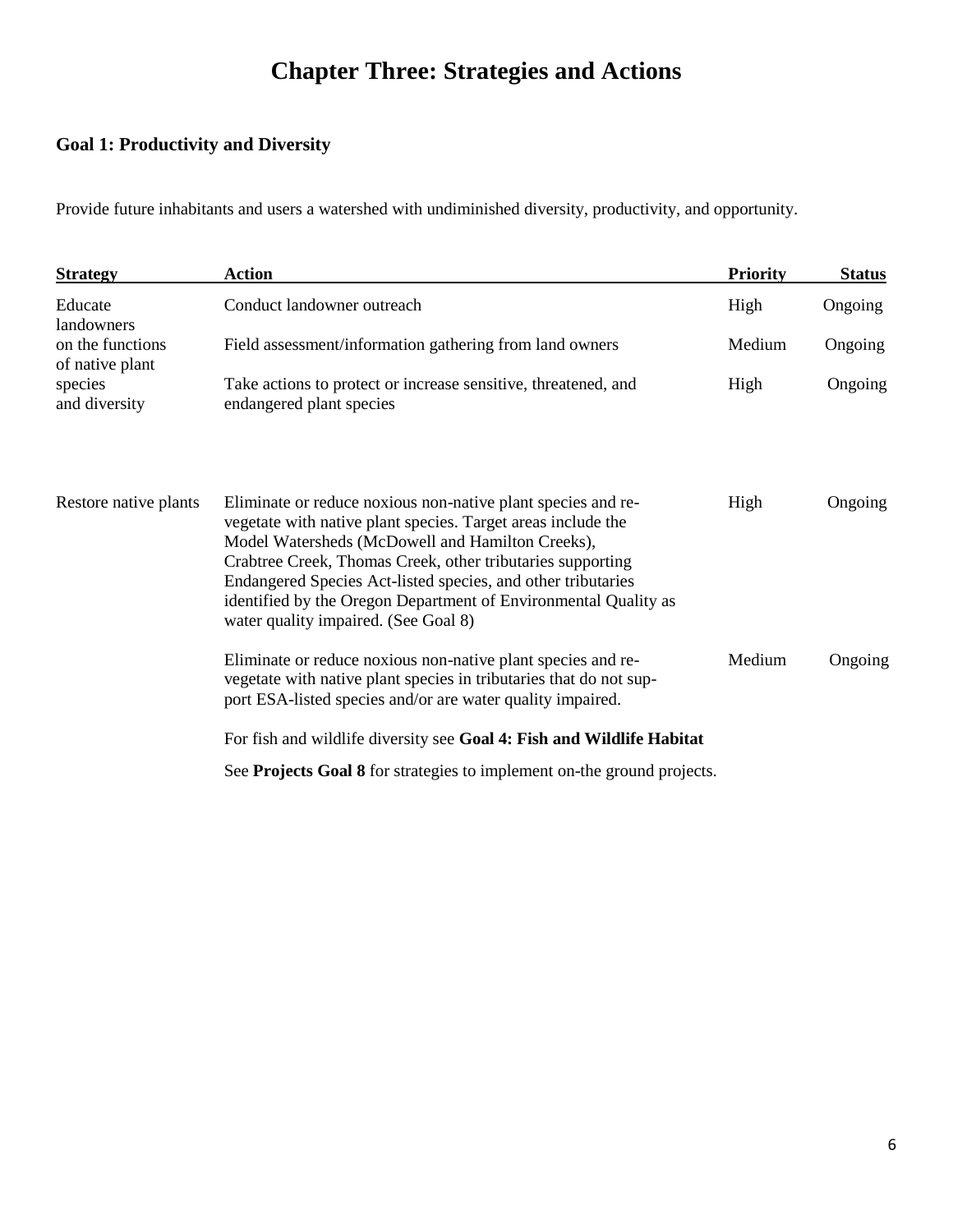## **Goal 2: Education**

Promote a sense of awareness and understanding among all watershed users and landowners as to how their land management practices and personal actions can positively or adversely impact the South Santiam watershed where they live, work, or play.

| <b>Strategy</b>                 | <b>Action</b>                                                                                                                                                                                                                                                               | <b>Priority</b> | <b>Status</b> |
|---------------------------------|-----------------------------------------------------------------------------------------------------------------------------------------------------------------------------------------------------------------------------------------------------------------------------|-----------------|---------------|
| Education in public<br>schools  | Initiate Youth Watershed Councils in schools in Lebanon and<br>Sweet Home. Youth Watershed Councils will engage high school<br>students to meet regularly, and conduct restoration and enhancement<br>activities that expand and reinforce their learning.                  | High            | Ongoing       |
| <b>Outdoor School</b>           | Implement annual Outdoor School in partnership with the U.S.<br>Forest Service for Sweet Home 5 <sup>th</sup> and 6 <sup>th</sup> grade students. Explore<br>opportunities to include other schools in the program.                                                         | High            | Ongoing       |
| Watershed tours                 | Continue watershed tours to increase the Council's and the<br>public's knowledge of watershed issues and current conditions.<br>Council members, landowners, and other partners assist in hosting<br>and organizing the tours.                                              | Medium          | Ongoing       |
| Public workshops<br>and classes | Provide workshops and classes as needed to meet the needs<br>and interests of the public, council members, and other partners.                                                                                                                                              | Low             | Ongoing       |
|                                 | Cooperate with our partners (SWCD, NRCS, etc.) to hold<br>streambank restoration workshops that will provide the technical<br>knowledge to revegetate streambanks with plant species that assist<br>in stabilizing the banks while providing for fish and wildlife habitat. | Low             | As needed     |
|                                 | Build partnerships with City and County Parks Departments and<br>local groups who are working on streambank issues.                                                                                                                                                         | Medium          | Ongoing       |
| Informational<br>Opportunities  | Prepare and provide informational materials and displays for use at<br>public functions, presentations, conferences, meetings, and all other<br>situations where there is an opportunity to inform and educate about<br>the activities of the Council.                      | Low             | Ongoing       |
|                                 | Make presentations to city and county governments and community<br>groups. Involve and invite local media to attend presentations<br>and project tours.                                                                                                                     | High            | Ongoing       |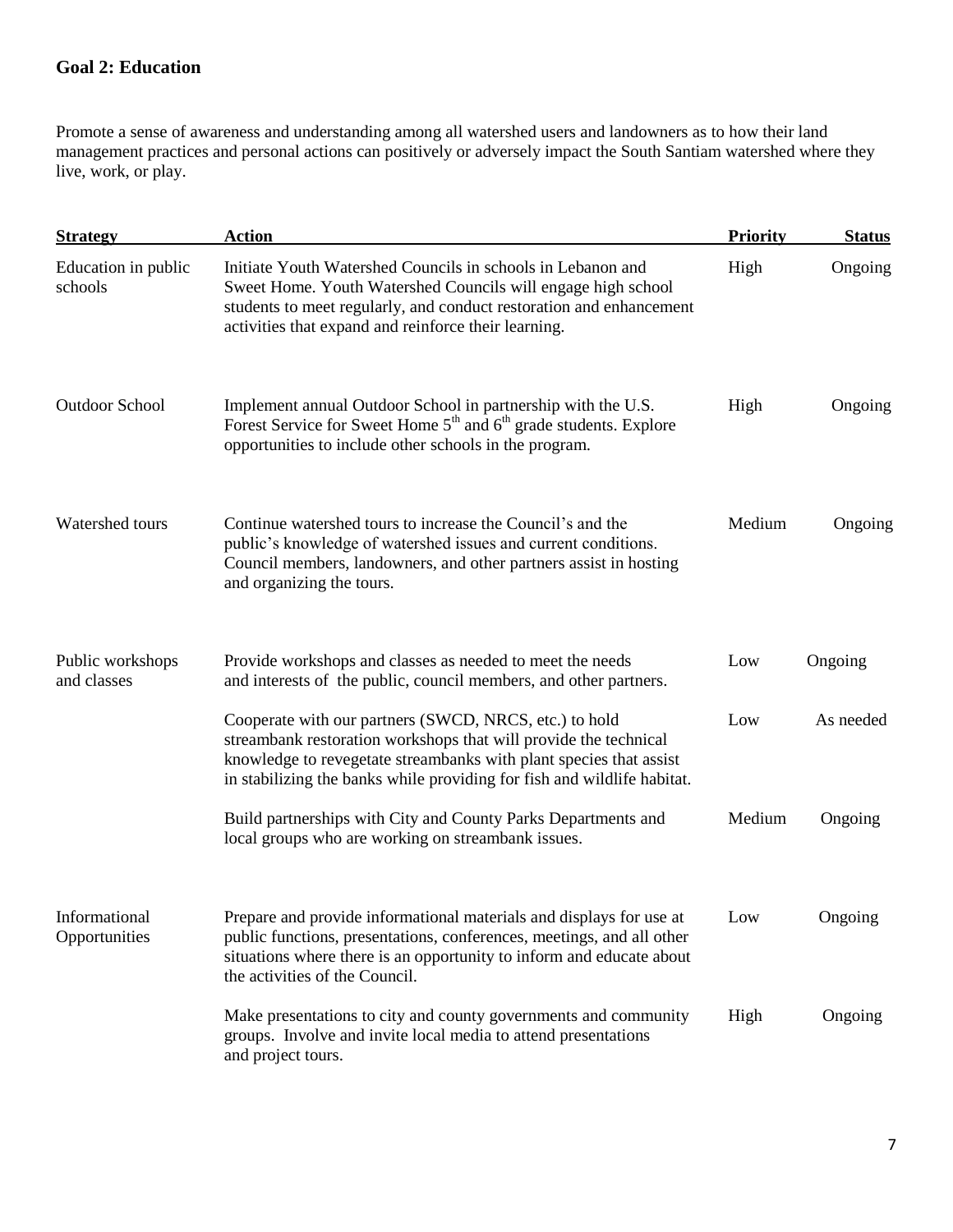| Web Page                 | Maintain web page and update monthly or as needed.                                                                                                         | High | Ongoing  |
|--------------------------|------------------------------------------------------------------------------------------------------------------------------------------------------------|------|----------|
| <b>Annual Report</b>     | Publish an annual report of Council activities and send to members,<br>partners, and friends of the SSWC.                                                  | High | Annually |
| Meeting<br>Announcements | Submit SSWC meeting announcements to Albany, Lebanon, and<br>Sweet Home papers. Email announcement to members, and place<br>meeting notice on the website. | High | Monthly  |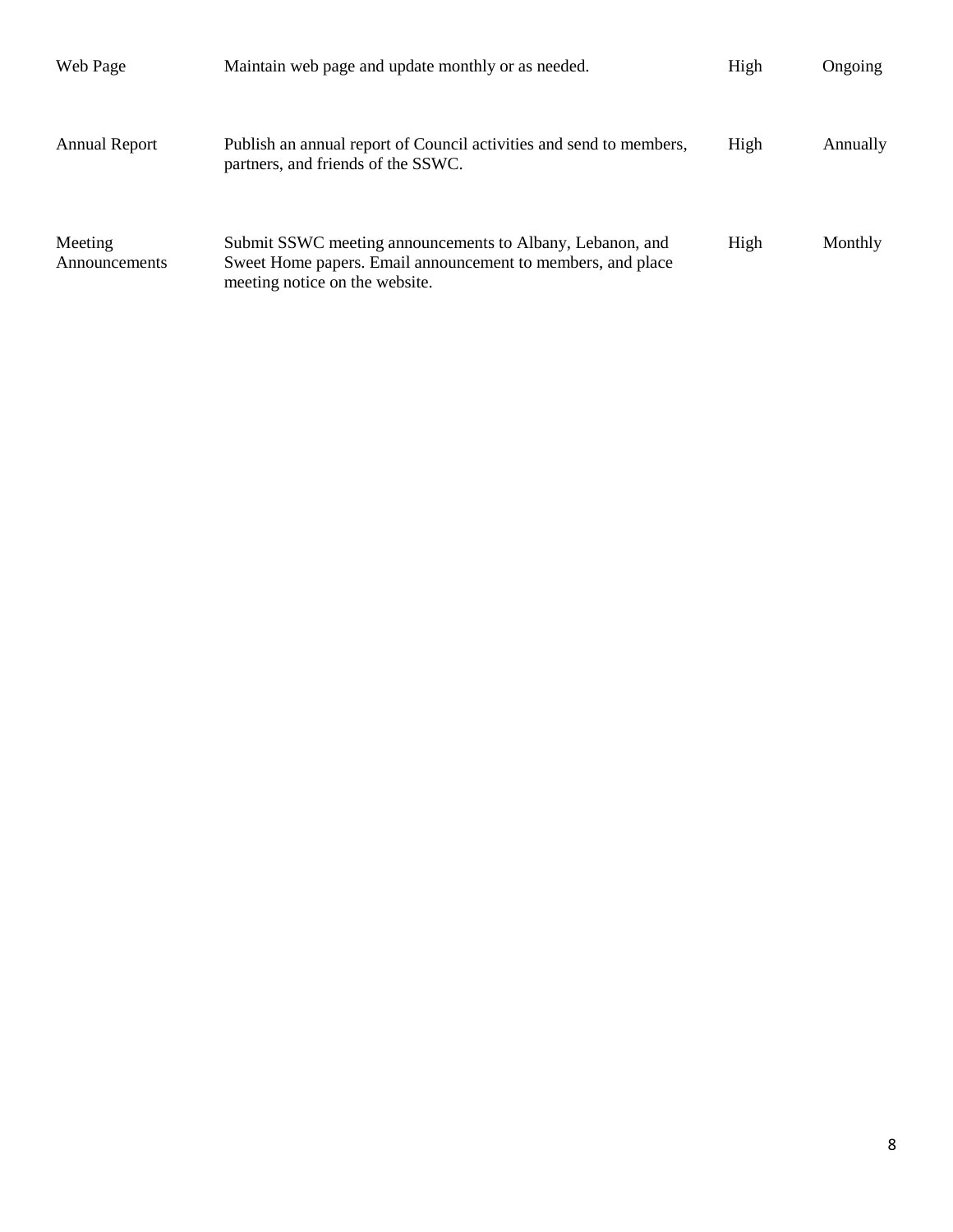### **Goal 3: Water Quality**

Maintain, enhance, or restore water quality suitable for all beneficial uses in watershed streams. (This section will be updated as information becomes available from monitoring and assessments.)

| <b>Strategy</b>                                                            | <b>Action</b>                                                                                                                                                                                                                                                                        | <b>Priority</b> | <b>Status</b> |
|----------------------------------------------------------------------------|--------------------------------------------------------------------------------------------------------------------------------------------------------------------------------------------------------------------------------------------------------------------------------------|-----------------|---------------|
| Monitor and reduce<br>fecal coliform<br>bacteria in streams<br>to meet DEQ | Cooperate and partner with ODEQ, Linn SWCD, NRCS, irrigation<br>districts and other agencies and organizations to monitor and reduce<br>fecal coliform bacteria in the watershed.                                                                                                    | High-           | Ongoing       |
| standards                                                                  | Work with landowners, the above-named organizations, and other<br>interested parties on voluntary projects to reduce fecal coliform,<br>with emphasis on Thomas, Crabtree, Hamilton, Ames, and McDowell<br>Creeks, and in other locations as more information becomes available.     | High-           | Ongoing       |
|                                                                            | Educate landowners about land management practices and projects<br>that can be used to reduce fecal coliform bacteria in streams, such<br>as pasture and range best management practices, septic tanks, off-<br>stream watering, and other livestock operations.                     | High-           | Ongoing       |
|                                                                            | See Projects Goal 8 for strategies to implement on-the ground projects.                                                                                                                                                                                                              |                 |               |
| Monitor and reduce<br>stream temperatures<br>to meet DEQ<br>standards      | Cooperate and partner with timber companies, farmers, rural<br>landowners, Linn, SWCD, NRCS, ODA, USFS ODEQ,<br>irrigation districts and other agencies and organizations to monitor and<br>reduce water temperatures throughout the watershed.                                      | High            | Ongoing       |
|                                                                            | Work with landowners, the above-named organizations, and other<br>interested parties on voluntary projects to reduce water temperatures<br>throughout the watershed.                                                                                                                 | High            | Ongoing       |
|                                                                            | Educate landowners about land management practices and projects<br>that can be used to reduce water temperatures in streams, such<br>riparian zone plantings for shade, placement of large wood structures<br>in the stream channel, and restoration of natural hydrological cycles. | High            | Ongoing       |
|                                                                            | Increase the scope of the temperature monitoring projects.                                                                                                                                                                                                                           | High            | Ongoing       |
|                                                                            | See Projects Goal 8 for strategies to implement on-the ground projects.                                                                                                                                                                                                              |                 |               |
| Investigate<br>dissolved<br>oygen levels                                   | Analyze existing information, and develop and implement a monitoring Low<br>plan to assess dissolved oxygen levels throughout the watershed.                                                                                                                                         |                 | As needed     |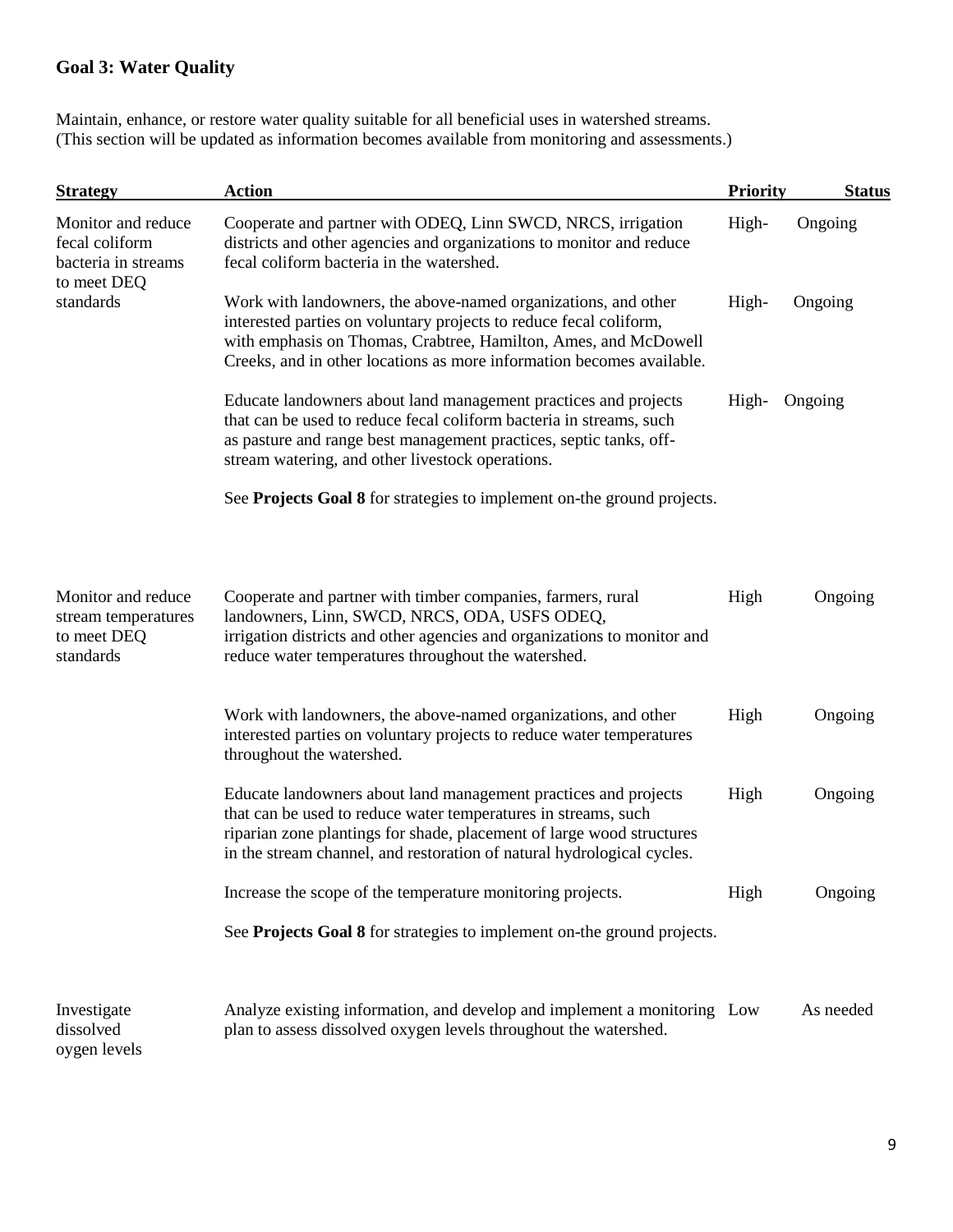| Monitor and reduce<br>sediments and<br>excessive<br>nutrient loading | Cooperate and partner with ODEQ, Linn SWCD, NRCS, irrigation<br>districts and other agencies and organizations to monitor and reduce<br>sediment and excessive nutrient loading in the watershed.                                                                                                 | High            | Ongoing   |
|----------------------------------------------------------------------|---------------------------------------------------------------------------------------------------------------------------------------------------------------------------------------------------------------------------------------------------------------------------------------------------|-----------------|-----------|
|                                                                      | Work with landowners, the above-named organizations, and other<br>interested parties on voluntary projects to reduce sediments and<br>excessive nutrient loading.                                                                                                                                 | Ongoing<br>High |           |
|                                                                      | Educate landowners about land management practices and projects<br>that can be used to reduce erosion and excessive nutrient loading<br>in streams, such as pasture and range best management practices,<br>septic tanks, off-stream stock watering, and fertilization and pesticide<br>programs. | High            | Ongoing   |
|                                                                      | See Projects Goal 8 for strategies to implement on-the ground projects.                                                                                                                                                                                                                           |                 |           |
| Assess stream flow<br>conditions                                     | Review current data; identify areas of concern where information<br>is missing or inadequate regarding stream flow conditions that may<br>impact or threaten aquatic populations. Investigate the utility of doing<br>stream flow monitoring.                                                     | Low             | As needed |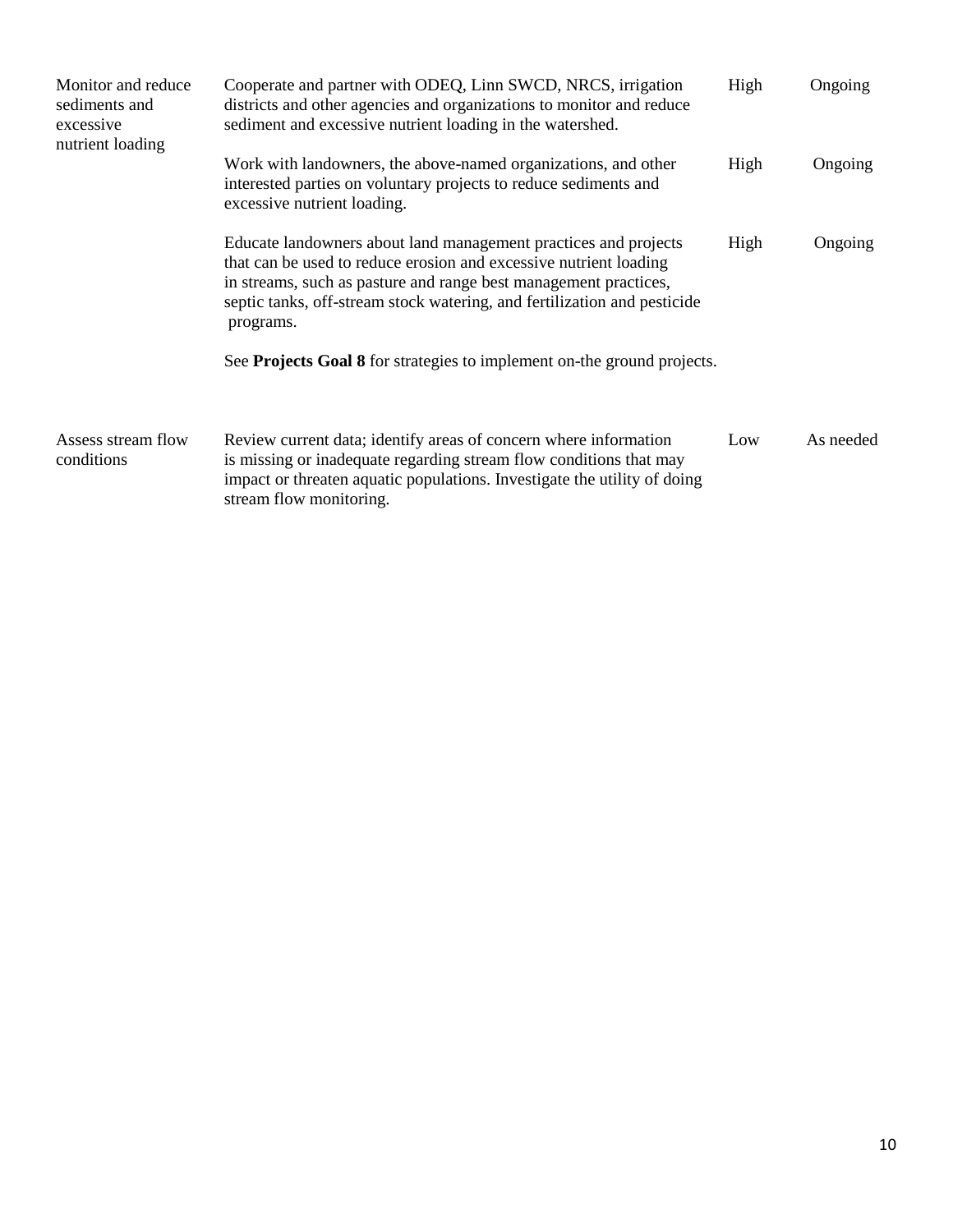### **Goal 4: Fish and Wildlife Habitat**

Maintain, enhance, and restore fish and wildlife habitat throughout the watershed.

| <b>Strategy</b>                                                                            | <b>Action</b>                                                                                                                                                                                                                                                                                                           | <b>Priority</b> | <b>Status</b> |
|--------------------------------------------------------------------------------------------|-------------------------------------------------------------------------------------------------------------------------------------------------------------------------------------------------------------------------------------------------------------------------------------------------------------------------|-----------------|---------------|
| Resolve problems<br>of upstream and<br>downstream passage<br>of fish and other             | Survey culverts for fish passage problems. Priority will be given<br>to areas with ESA-listed species.                                                                                                                                                                                                                  | High            | Ongoing       |
| aquatic species                                                                            | Coordinate with ODOT, ODFW, BLM, USFS, timber companies, and<br>landowners about culvert replacements or enhancements.                                                                                                                                                                                                  | High            | Ongoing       |
|                                                                                            | Work with partners to secure funding and coordination to correct fish<br>passage barriers.                                                                                                                                                                                                                              | High            | Ongoing       |
|                                                                                            |                                                                                                                                                                                                                                                                                                                         |                 |               |
| Identify critical<br>spawning and juvenile<br>rearing areas for all<br>native fish species | Identify strategies for restoring natural production levels, including<br>potential sites for habitat improvement. Enhance critical areas limiting<br>native species reproduction, with emphasis on winter steelhead and<br>spring chinook. Use watershed assessment and monitoring data to<br>identify critical areas. | High            | Ongoing       |
|                                                                                            | Plan and implement restoration project to protect and enhance in-stream High<br>structures, rearing habitats, spawning gravels in critical areas.                                                                                                                                                                       |                 | Ongoing       |
|                                                                                            |                                                                                                                                                                                                                                                                                                                         |                 |               |

See **Projects Goal 8** for strategies to implement on-the ground projects.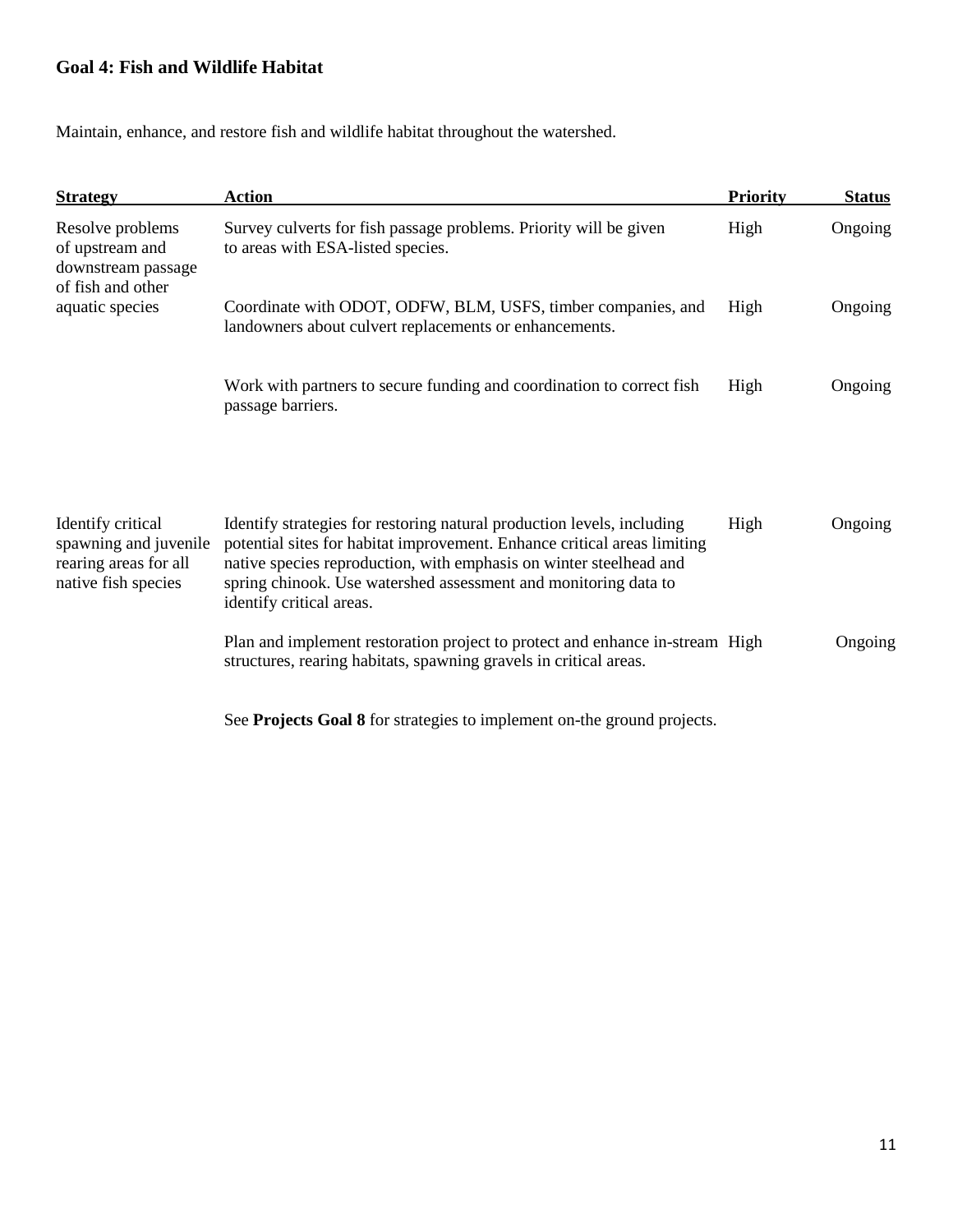#### **Goal 5: Watershed Assessment**

Complete and maintain an assessment of the entire watershed, emphasizing its major components, recognizing the complexity of the task, the need to establish priorities, and the ever-changing nature of the natural systems that make up the South Santiam Watershed.

| <b>Strategy</b>                                                    | Action                                                                                                                                                                                                             | <b>Priority</b> | <b>Status</b> |
|--------------------------------------------------------------------|--------------------------------------------------------------------------------------------------------------------------------------------------------------------------------------------------------------------|-----------------|---------------|
| Maintain all data<br>critical to watershed<br>health and diversity | Initial comprehensive Watershed Assessment was completed in 2000<br>and monitoring projects are ongoing. Additional monitoring and<br>updating of assessments will be done as funding and resources are available. | High            | Ongoing       |
| Share data with all<br>partners and other<br>organizations         | When practical, data is made available to DEQ and other<br>organizations as requested.                                                                                                                             | Medium          | Ongoing       |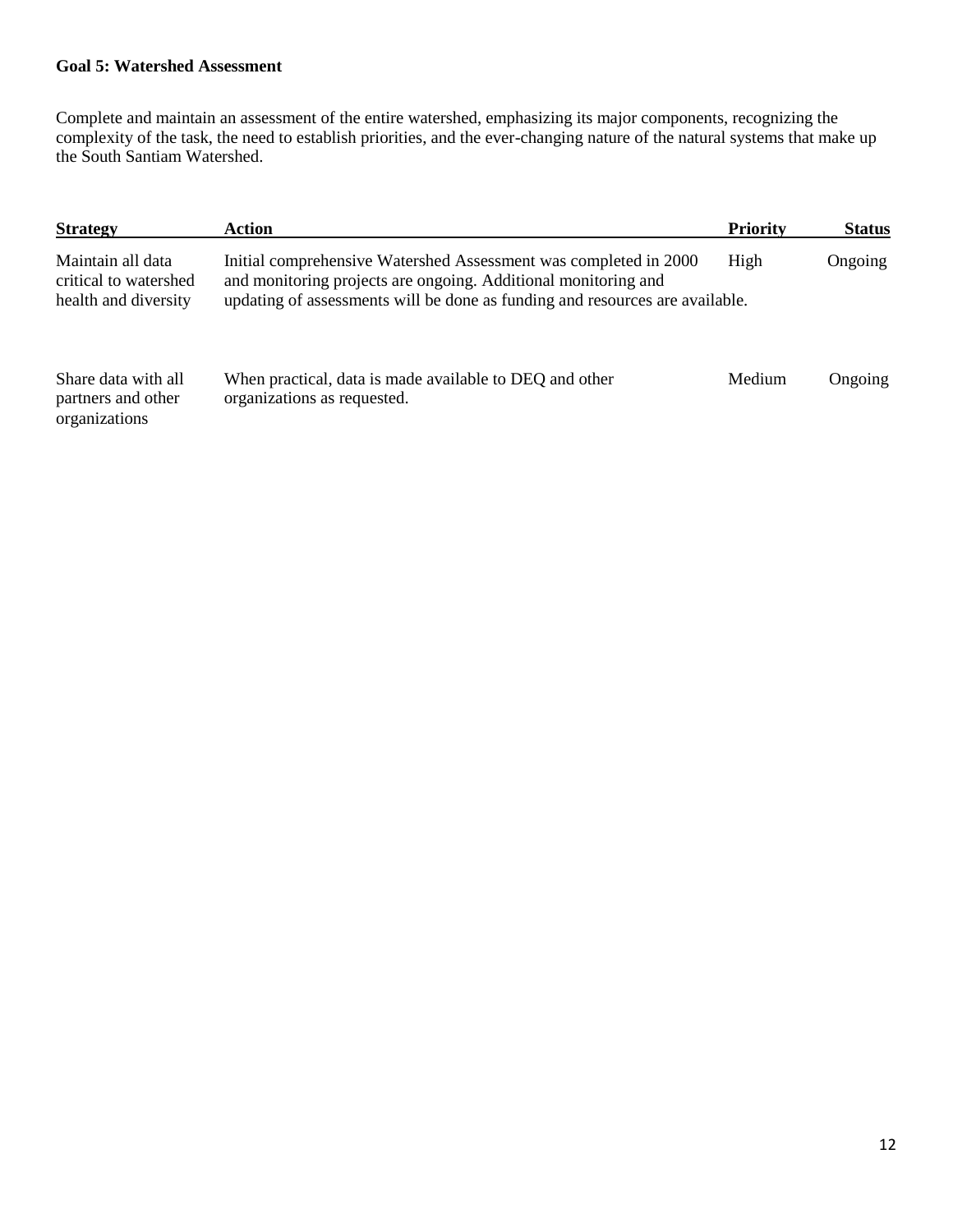#### **Goal 6: Involve Citizens**

Generate support and enthusiasm for the Council's activities by involving as many citizens as possible to join the Council in taking care of the South Santiam River watershed.

| <b>Strategy</b>                                         | Action                                                                                                                                                                                                                     | <b>Priority</b> | <b>Status</b> |
|---------------------------------------------------------|----------------------------------------------------------------------------------------------------------------------------------------------------------------------------------------------------------------------------|-----------------|---------------|
| Maintain a diverse,<br>robust, and active<br>membership | Reach out to and include the public in Council activities as individuals,<br>organizations, agencies, and businesses. Welcome information and<br>participation from all sectors of the watershed inhabitants and visitors. | High            | Ongoing       |
|                                                         | Perform all Council operations with transparency and public<br>accountability, and in accordance with Oregon laws and policies.<br>Meet all standards of a $501(c)3$ non-profit corporation.                               | High            | Ongoing       |
|                                                         | Ensure that the Board of Directors is representative of the community.                                                                                                                                                     | High            | Ongoing       |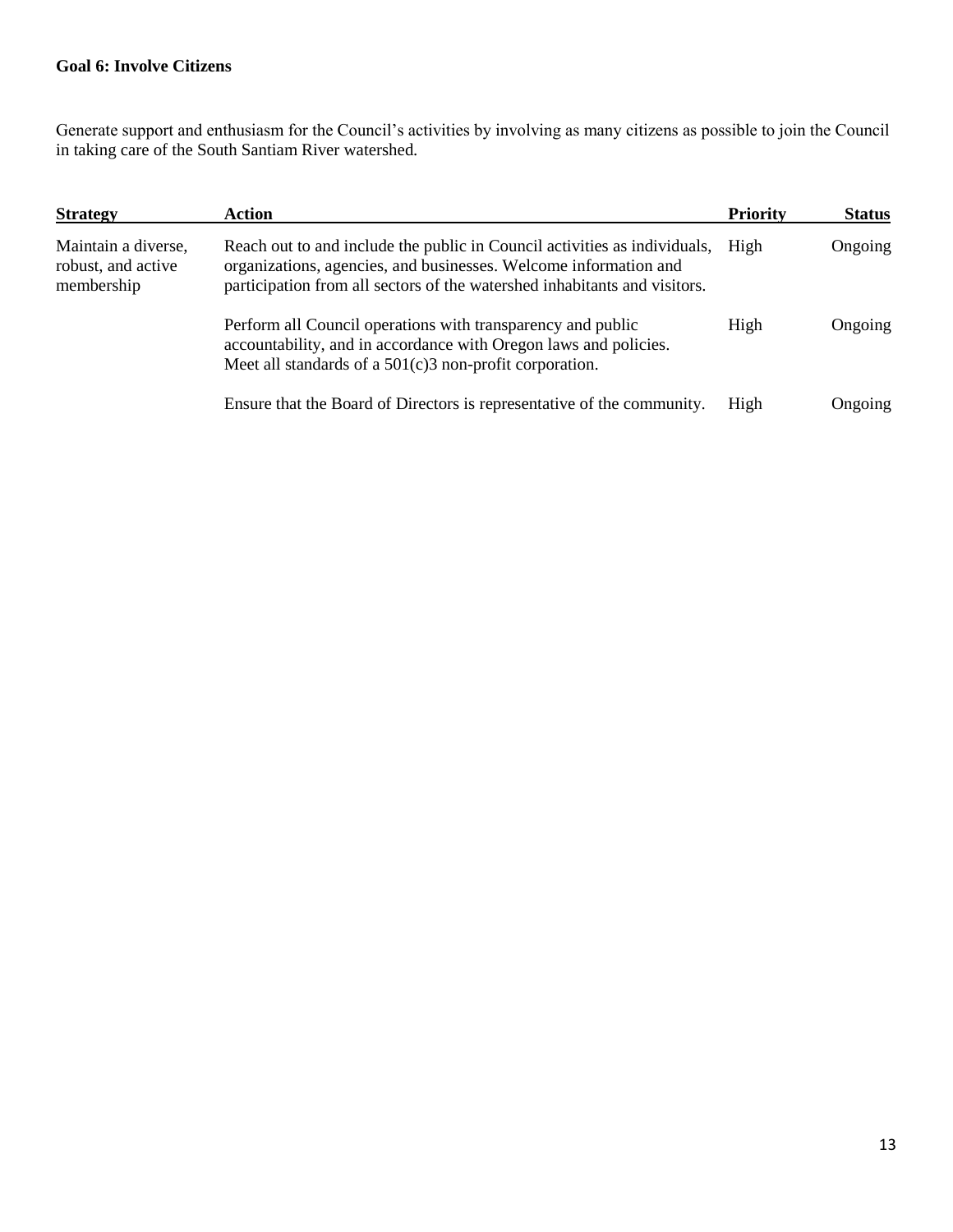### **Goal 7: Cooperation and Coordination**

Foster an atmosphere of cooperation and coordination with all landowners, organizations, agencies, cities, and businesses with responsibilities in the South Santiam Watershed.

| <b>Strategy</b>                                                           | <b>Action</b>                                                                                                                                                                                                                   | <b>Priority</b> | <b>Status</b> |
|---------------------------------------------------------------------------|---------------------------------------------------------------------------------------------------------------------------------------------------------------------------------------------------------------------------------|-----------------|---------------|
| Link with other groups<br>that are active in the<br>So. Santiam watershed | Establish and maintain links of communication with existing programs<br>in the watershed.                                                                                                                                       | High            | Ongoing       |
|                                                                           | Investigate and pursue opportunities to work cooperatively with other<br>groups and individuals working toward goals shared with the Council.                                                                                   | High            | Ongoing       |
|                                                                           | Offer information and support to others as requested.                                                                                                                                                                           | Medium          | Ongoing       |
| Partner with other<br><b>Watershed Councils</b>                           | Establish and maintain partnerships with other local watershed<br>councils, especially the North Santiam WSC and the Calapooia<br>WSC.                                                                                          | High            | Ongoing       |
|                                                                           | Establish and maintain connections with other groups focused on<br>long-term sustainability of environmental values and land use<br>issues.                                                                                     | Medium          | Ongoing       |
| Partner with Federal<br><b>Agencies and Cities</b>                        | Establish and maintain relationships with the USFS and the BLM<br>and work together on projects in their areas of responsibility.                                                                                               | High            | Ongoing       |
|                                                                           | Participate in the Sweet Home All Lands Collaboration.                                                                                                                                                                          | High            | Ongoing       |
|                                                                           | Work with the cities of Sweet Home, Lebanon, and Scio<br>on watershed issues that they identify and prioritize.                                                                                                                 | Medium          | Ongoing       |
| Partner with<br><b>Businesses</b>                                         | Establish and maintain relationships with businesses that are<br>working in the critical areas of the watershed. Take advantage<br>of opportunities to combine business practices with restoration<br>and enhancement projects. | Medium          | Ongoing       |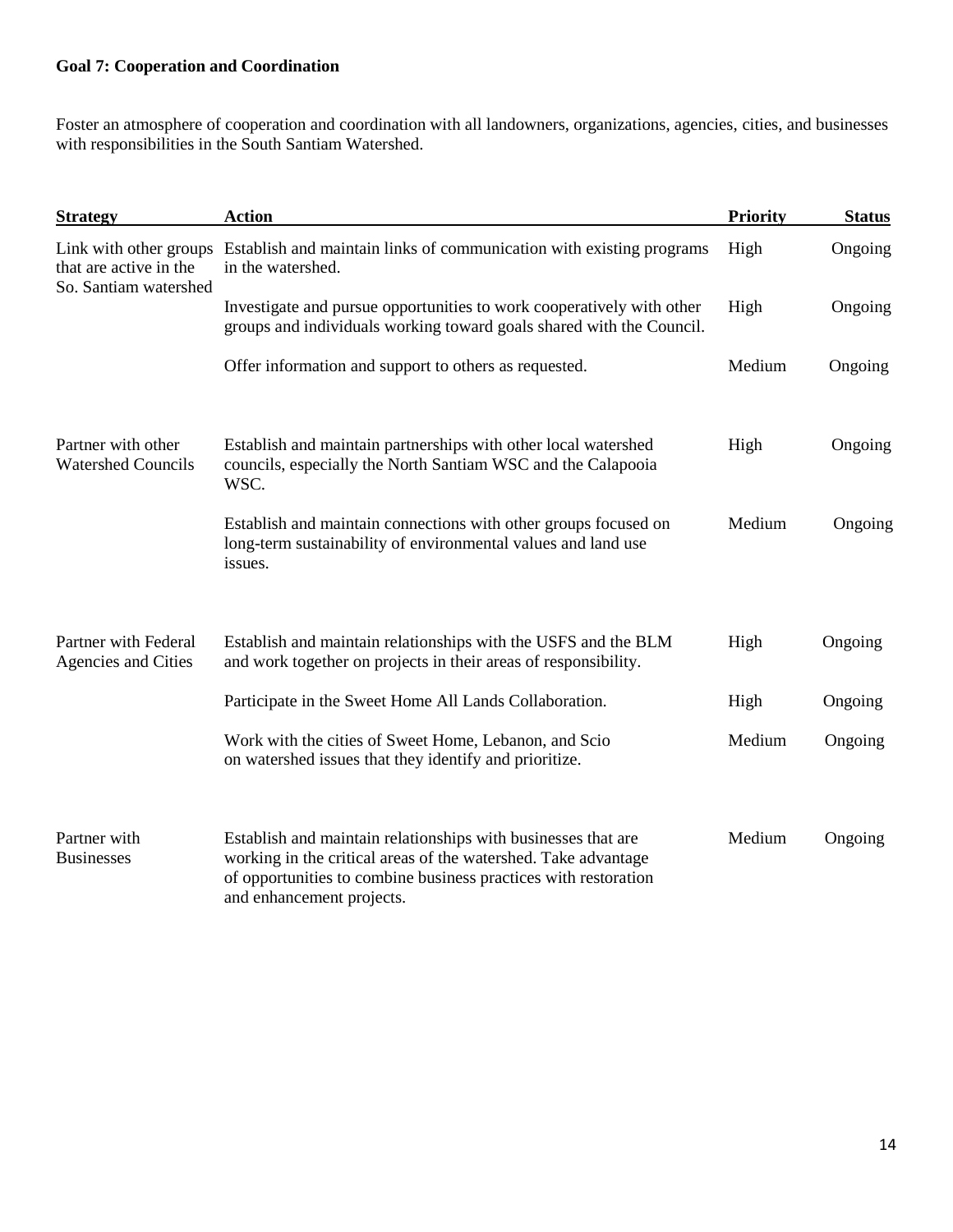# **Goal 8: On-The-Ground Projects**

Recruit landowner participation, develop funding, design, implement, and manage on-the-ground projects which improve the health of the watershed.

| <b>Strategy</b>                                    | <b>Action</b>                                                                                       | <b>Priority</b> | <b>Status</b>       |
|----------------------------------------------------|-----------------------------------------------------------------------------------------------------|-----------------|---------------------|
| Focus on projects                                  | Lower Crabtree Creek riparian restoration project (20+ acres)                                       | High            | Completed 2013      |
| that restore riparian<br>areas to provide shade,   | Middle Crabtree Creek riparian restoration project (40+ acres)                                      | High            | Starts 2015         |
| protect water quality,<br>and provide habitat      | Continue Japanese Knotweed control projects on Thomas and<br>Crabtree Creek as funds are available. | High            | Ongoing             |
|                                                    | Maintain existing revegatation projects in McDowell and<br>Hamilton Creeks (94+ acres)              | High            | Ongoing             |
| Focus on projects<br>that restore in-stream        | Moose Creek steelhead enhancement project Phase I                                                   | High            | Completed 2011      |
| habitat conditions,                                | Moose Creek steelhead enhancement project Phase II                                                  | High            | Grant pending       |
| floodplain connectivity,<br>and off-channel        | Soda Fork steelhead enhancement project                                                             | High            | Completed 2013      |
| habitat                                            | Canyon-Owl Creek steelhead enhancement project                                                      | High            | Completed 2014      |
|                                                    | McDowell Creek in-stream restoration project - Knebel site                                          | High            | Completed 2009      |
|                                                    | McDowell Creek in-stream restoration project – Swink/Bates site                                     | High            | Completed 2011      |
|                                                    | Jack Creek large wood placement project Phase I                                                     |                 | High Completed 2012 |
|                                                    | Jack Creek large wood placement project Phase II                                                    |                 | High Completed 2014 |
|                                                    | Morgan and Johnson Creek large wood placement project                                               | High            | Grant pending       |
|                                                    | Lower Crabtree Creek restoration planning project                                                   | High            | Completed 2009      |
| Focus on projects<br>that restore fish             | Continue implementation of Santiam Basin Fish Passage<br>Barrier Inventory project.                 | High            | Ongoing             |
| passage for ESA-<br>listed salmon and<br>steelhead | Replace or retrofit identified barriers in order to ensure salmon<br>and steelhead passage.         | High            | Ongoing             |
|                                                    | Jack Creek Fish Passage project correcting 3 fish passage barriers                                  | High            | Completed 2013      |
|                                                    | Ames Creek fish passage barrier removal (at the creek mouth)                                        | High            | Completed 2012      |
|                                                    | Upper Crabtree Creek fish passage project (culvert replacement and                                  | High            | Grant pending       |